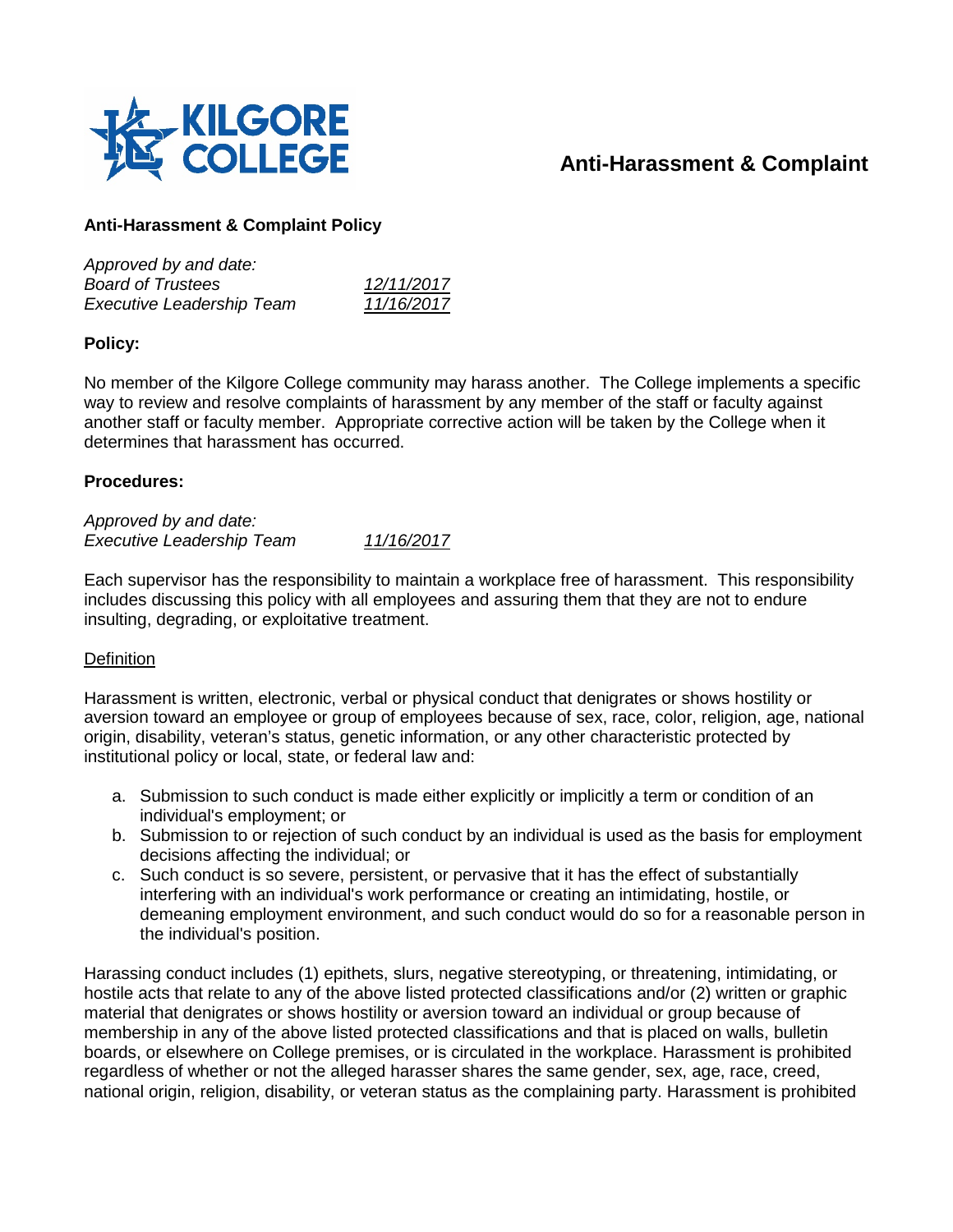whether in the form of supervisor-employee, employee-employee, employee-student.

### Prohibited Conduct

Employees will not engage in conduct constituting harassment. College officials or their agents will investigate all allegations of harassment and officials will take prompt and appropriate disciplinary action against employees found to engage in conduct constituting harassment.

Sexual harassment is a form of sex discrimination. Generally, sexual harassment includes any sexual advances that are unwelcome or sexually motivated conduct. Sexual harassment means conduct amounting to more than an occasional, isolated, or trivial act or remark. The following examples of sexual harassment are illustrations of prohibited conduct, but are not an all-inclusive list of such conduct:

- a. Physical assault, sexual advances, or touching intimate body parts.
- b. Direct or implied threats that submission to sexual advances will be a condition of employment, work status, promotion or letters of recommendation.
- c. Direct propositions of a sexual nature.
- d. A pattern of conduct intended to discomfort or humiliate a person that includes one or more of the following:
	- 1) Comments of a sexual nature.
	- 2) Sexually explicit statements, questions, jokes, pictures, or anecdotes, even when carried out under the guise of humor regarding a particular classification.
	- 3) Unnecessary touching, patting, hugging, or brushing against a person's body.
	- 4) Remarks of a sexual nature about a person's clothing or body.
	- 5) Remarks about sexual activity or speculations about previous sexual experience.

Generally, other types of harassment (race, religion, nation origin, etc.) include any attention based on such classification that is unwelcome. Harassment is conduct amounting to more than an occasional, isolated, or trivial act or remark. The following examples of harassment are illustrations of prohibited conduct, but are not an all-inclusive list of such conduct:

- a. Physical assault based on the classification.
- b. A pattern of conduct intended to discomfort or humiliate a person that includes statements, questions, jokes, pictures, or anecdotes (even when carried out under the guise of humor), or remarks in general about a person's clothing, body or culture regarding such classification.

#### Complaint Guidelines

A complaint will be filed within twenty (20) business days of the date of the alleged conduct. If the complainant fails to report the alleged conduct within 20 business days, it could impair the College's ability to investigate and/or address the alleged conduct. The complainant is strongly encouraged to submit the complaint in writing. The complainant will be provided a copy of the College's antiharassment policy and will be informed about the formal process of filing a complaint. Supervisory employees who suspect violations of this policy are required to submit a report. All other employees are encouraged to report known or suspected violations. All complaints and reports must be submitted to the director of human resources.

Tony Johnson Kilgore College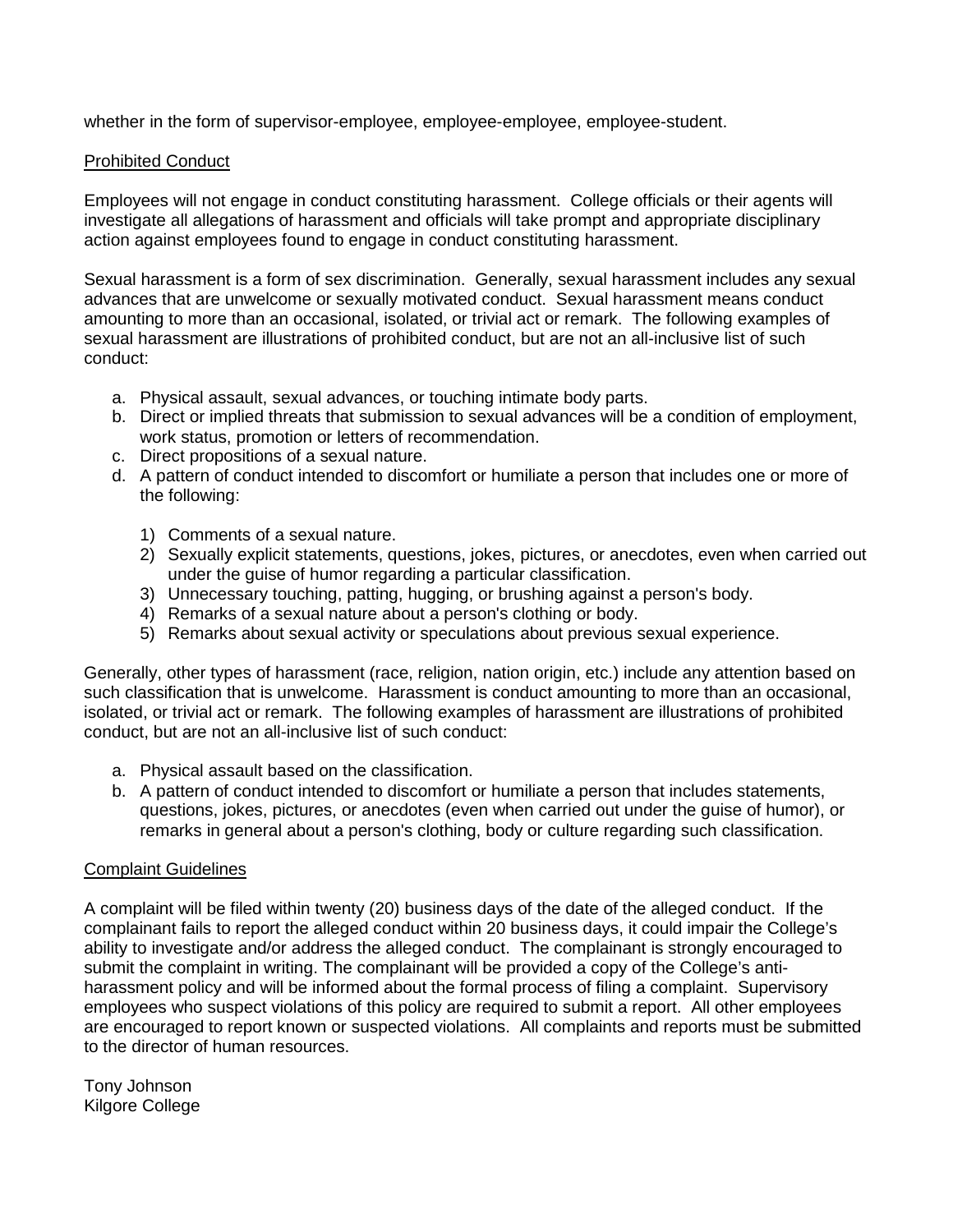1100 Broadway Blvd. Kilgore, Texas 75662 903-983-8102 [tjohnson@kilgore.edu](mailto:tjohnson@kilgore.edu)

All complaints of sexual harassment against a student must be submitted through the College's Nondiscrimination and Student Grievance Policy. The investigation and/or other requirements of the grievance process under the Nondiscrimination and Student Grievance Policy will be followed in all instances involving sexual harassment against a student.

#### Investigation Guidelines

All reports and complaints of harassment will be reviewed and are subject to investigation by the director of human resources or designee. Upon receipt of any such report or complaint, the director of human resources will determine whether the allegations, if proven, would constitute prohibited conduct as defined by this policy. If there is a determination that the allegations, if proven, would constitute prohibited conduct, as defined herein, then the director of human resources or designee will immediately undertake an investigation. If there is a determination that the allegations, even if proven, would not constitute prohibited conduct as defined herein, then the College may still take action if warranted, but the complaint will be dismissed. The complainant will be notified of same in writing.

The investigation will be conducted by the director of human resources or designee. When appropriate, a third party (such as an attorney) may be the designee. When investigating the complaint, he/she will act as an impartial party rather than a representative of either the complaining or accused parties, and will not offer opinions on the matter when interviewing and investigating. Efforts will be made to maintain confidentiality of both parties during any investigation to the extent provided by law and to the extent it does not hinder the investigation, but, confidentiality cannot be guaranteed in any circumstance. This duty of confidentiality also extends to the complainant, alleged harasser, and others involved in the investigation. The College will attempt to complete this investigation within 30 days, though this is a goal rather than a deadline.

The following is a general guideline for investigations, but the course of an investigation may vary from case to case. An investigation normally will begin with an initial interview or meeting with the complainant. During the initial meeting with the complainant, information should be gathered such as the date, time, place, nature of the alleged harassment, frequency of the alleged conduct, the complainant's response or reaction to the alleged conduct, and the names of any witnesses. The investigator shall interview other witnesses and gather other relevant evidence.

After meeting with the complainant and others with knowledge of the circumstances surrounding the allegations or relevant to the allegations, the director of human resources or designee will then meet with the alleged harasser. The alleged harasser will be provided a copy of this policy. If the director of human resources or designee determines that the nature of the charge appears to warrant immediate action, appropriate steps may be taken (with the approval of the College President) to protect the alleged harasser, or the complainant, or both, pending further investigation.

If the alleged harasser does not deny the complainant's material allegations, the director of human resources or designee may attempt to resolve the complaint informally by acting as a facilitator or mediator between the alleged harasser and the complainant. Any proposed solutions or agreements are subject to the College President's approval. If the alleged harasser denies the complainant's material allegations, or if the director of human resources or designee determines that the matter deserves further inquiry, further investigation may be conducted.